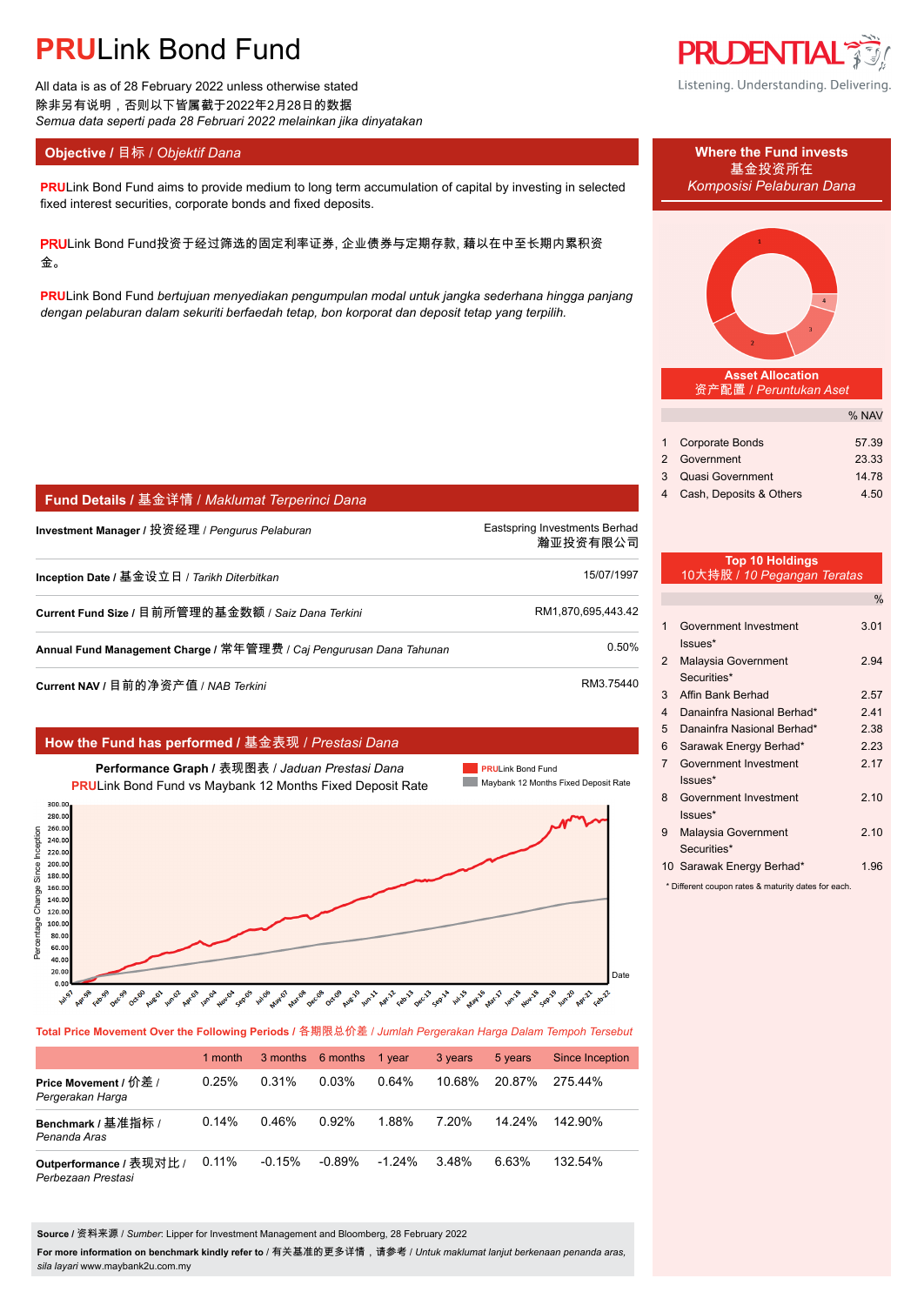All data is as of 28 February 2022 unless otherwise stated 除非另有说明,否则以下皆属截于2022年2月28日的数据 *Semua data seperti pada 28 Februari 2022 melainkan jika dinyatakan*

### **PRUDENTIAL** Listening. Understanding. Delivering.

### **Monthly Update /** 每月简报 / *Peningkatan Bulanan*

#### **Market Review /** 市场回顾 */ Tinjauan Bulanan*

The Jan FOMC meeting minutes confirmed an increase in hawkishness as most officials viewed a faster pace of the federal funds rate hike was warranted on inflationary risk although no policy path was committed. The policymakers also noted the importance of retaining the flexibility in balance sheet reduction. The Jan 2022 inflation and core inflation of 7.5% YoY and 6.0% YoY prompted investors to project a more aggressive policy response from the Fed but yields have retreated from the peak on the Ukraine-Russia war. Separately, Fed Chair Powell said he is supportive of a 25bps hike in the upcoming FOMC meeting and did not rule out the possibility of larger than 25bps hikes later in 2022, while stressing the importance of being nimble in response to new data given the unfolding conflict in Ukraine.

Malaysia registered a 3.6% YoY GDP growth in 4Q2021 (3Q2021: -4.5% YoY) despite the estimated RM6.1b impact of floods in Dec 2021 (0.04% of GDP), bringing the 2021 full year GDP growth to 3.1% YoY on a broad-based recovery (2020: -5.6% YoY). More importantly, the strong rebound in 4Q2021 has brought GDP closer to pre-Covid levels and is expected to continue into 1H2022 amid capex recovery, strong external demand and further acceleration in the re-opening of economic activity and international borders as the government further relaxes Covid-19 SOPs.

Separately, Fitch Ratings reaffirmed Malaysia's sovereign rating at BBB+/Stable in Feb 2022 on the back of the country's strong and broad-based medium-term growth with a diversified export base that balances Malaysia's high debt level , lingering political uncertainty and limited budgetary flexibility.

As widely expected, Bank Negara Malaysia ("BNM") kept its Overnight Policy Rate unchanged at 1.75% at its Mar 2022 meeting. Globally, BNM noted that the overall recovery trajectory remains on track and more countries will transition to endemic management of Covid-19 but noted that inflation in many economies will remain elevated. Domestically, BNM indicated that growth will strengthen in 2022 on expansion in global demand, higher private consumption amid the improved labour market and targeted policy support as well as the expected reopening of international borders. However, these favourable factors appear to be moderated by the military conflict in Ukraine which is viewed as a "key risk" to global growth. Meanwhile, BNM expects inflation in Malaysia to remain moderate in 2022 although core inflation is set to normalise to around its long-term average. BNM continued to warn that the inflation outlook is subject to global commodity prices and prolonged supply-related disruptions.

Malaysia's MGS curve ended steeper in the month of Feb 2022. The yields of the 3-year and 10-year MGS declined 11bps and 1bp respectively to close at 2.71% and 3.67% while the yields of the 5-year and 15-year MGS rose 2bps and 3bps to close at 3.29% and 4.06% respectively. Meanwhile, yields of MGII closed mixed with yields of the 3-year and 15-year MGII declining 10bps and 14bps respectively to end the month at 2.81%, and 4.05% respectively while the 5-year and 10-year MGII closed the month higher at 3.43% (+16bps MoM) and 3.73% (+3bps MoM) respectively.

美联储公开市场委员会(FOMC)1月份会议纪要释放了更多鹰派信号。尽管当局没有对政策路径作出承诺,大部分官员认为,鉴于通胀风险,美联储加快联邦基金利 率的上调步伐是合理的举措。政策制定者还指出,保持缩减资产负债表的灵活性是至关重要的。2022 年 1 月通胀和核心通胀按年分别增长7.5%和6.0%,投资者预测 美联储将采取更积极的政策反应,但收益率已从乌克兰-俄罗斯战争的峰值回落。另一方面,美联储主席鲍威尔表示支持在即将召开的 FOMC 会议上加息25个基 点,同时不排除在 2022 年晚些时候升息超过 25 个基点的可能性,并强调鉴于乌克兰冲突不断扩大,该局必须灵活应对新数据。

尽管2021年 12 月发生的全国大水灾造成约61亿令吉的经济损失(占国内生产总值的0.04%),马来西亚 2021 年第四季度GDP按年增长3.6%(2021年第三季度:按 年-4.5%),使 2021 年全年经济在基础广泛的复苏下按年增长 3.1%(2020 年:按年-5.6%)。更重要的是,2021 年第四季度的强劲反弹使GDP 更接近疫情前的水 平,势头预计将持续到 2022 年上半年,归功于资本支出复苏、外部需求强劲以及政府进一步放宽新冠疫情标准作业程序,进一步加速经济活动和边境重新开放。

另外,惠誉评级在2022 年 2 月重申马来西亚主权评级为 BBB+/稳定,原因是中期增长强劲且基础广泛,同时多元化的出口基础平衡了马来西亚的高债务水平、挥之不 去的政治不确定性和有限的预算灵活性。

马来西亚国家银行("BNM")一如预期在2022年3月的会议上保持隔夜政策利率不变在1.75%。在全球范围内,国行指出,整体复苏轨迹仍处于正轨,更多国家将新冠 肺炎转为地方性流行病,但指出许多经济体的通胀率仍将居高不下。至于国内,国行表示,2022年成长将增强,多谢全球需求扩大、私人消费在劳动力市场改善下提 高、针对性的政策支持以及国际边界预期重新开放。然而,被视为全球增长"关键风险"的乌克兰军事冲突似乎抵销了这些有利因素。与此同时,国行预计马来西亚通胀 将于2022 年保持温和,尽管核心通胀将正常化至接近其长期平均水平。国行继续警告称,通胀前景将受到全球商品价格和长期供应中断的影响。

2022年2月,大马政府债券收益率曲线以更加陡斜的姿态挂收。3年和10年大马政府债券收益率分别下跌11和1个基点,以2.71%和3.67%结束当月的交易;5年和15年 大马政府债券收益率则分别走高2个和3个基点,报3.29%和4.06%。与此同时,大马政府投资票据收益率起落参半,3年和15年大马政府投资票据分别走低10和14个基 点,以2.81%和4.05%挂收;5年和10年则分别走高至3.43%(按月起+16个基点)和3.73%(按月起+3个基点)。

*Minit mesyuarat FOMC Januari mengesahkan nada agresif yang semakin kuat kerana kebanyakan pegawai melihat tempo kenaikan kadar dana persekutuan yang lebih pantas mewajarkan risiko inflasi meskipun tiada laluan dasar yang pasti. Penggubal dasar juga menyatakan pentingnya mengekalkan fleksibiliti pengurangan kunci kira-kira. Inflasi 7.5% tahun ke tahun (YoY) dan inflasi teras 6.0% YoY pada Januari 2022 telah mendorong pelabur untuk mengunjurkan tindak balas dasar yang*  lebih agresif dari Fed tetapi hasil menyusut ekoran kemuncak perang Ukraine-Rusia. Secara berasingan, Pengerusi Fed Powell berkata beliau menyokong kenaikan *25 mata asas menjelang mesyuarat FOMC yang akan datang dan tidak menolak kemungkinan kenaikan melebihi 25 mata asas di kemudian tahun 2022, sambil menekankan pentingnya bergerak lincah sebagai tindak balas kepada data baru berikutan konflik yang melanda Ukraine.*

*Malaysia mencatatkan pertumbuhan KDNK 3.6% YoY pada 4Q2021 (3Q2021: -4.5% YoY) walaupun dianggarkan impak banjir sekitar RM6.1 bilion r pada 2021 Disember (0.04% daripada KDNK), maka pertumbuhan KDNK tahun 2021 menjadi 3.1% YoY berasaskan pemulihan meluas (2020: -5.6% YoY). Lebih penting lagi, pemulihan 4Q2021 yang kukuh telah mendorong KDNK lebih dekat pada tahap pra-Covid dan dijangka akan berterusan pada setengah tahun pertama 2022 di tengah-tengah pemulihan pengembangan modal, permintaan luar yang kukuh di samping pecutan pembukaan semula aktiviti ekonomi dan sempadan antarabangsa sebaik kerajaan melonggarkan lagi SOP Covid-19.*

*Secara berasingan, Fitch Ratings mengesahkan penarafan kerajaan Malaysia di tahap BBB+/ stabil pada 2022 Februari berikutan pertumbuhan jangka sederhana negara yang kukuh lagi meluas dengan kepelbagaian eksport mengimbangi tahap hutang yang tinggi, ketakpastian politik yang berlegar dan fleksibiliti belanjawan yang terhad.*

*Seperti yang dijangkakan, Bank Negara Malaysia ("BNM") mengekalkan Kadar Dasar Semalamannya pada 1.75% semasa mesyuarat Mac 2022. Di peringkat global, BNM menyatakan bahawa keseluruhan trajektori pemulihan berada di landasan dan lebih banyak negara akan beralih kepada pengurusan endemik Covid-19 namun menyatakan bahawa inflasi dalam banyak ekonomi akan terus meningkat. Secara domestik, BNM menunjukkan bahawa pertumbuhan akan mengukuh pada tahun 2022 ekoran pengembangan permintaan global, penggunaan swasta yang lebih tinggi di tengah-tengah pasaran buruh yang lebih baik dan sokongan dasar yang*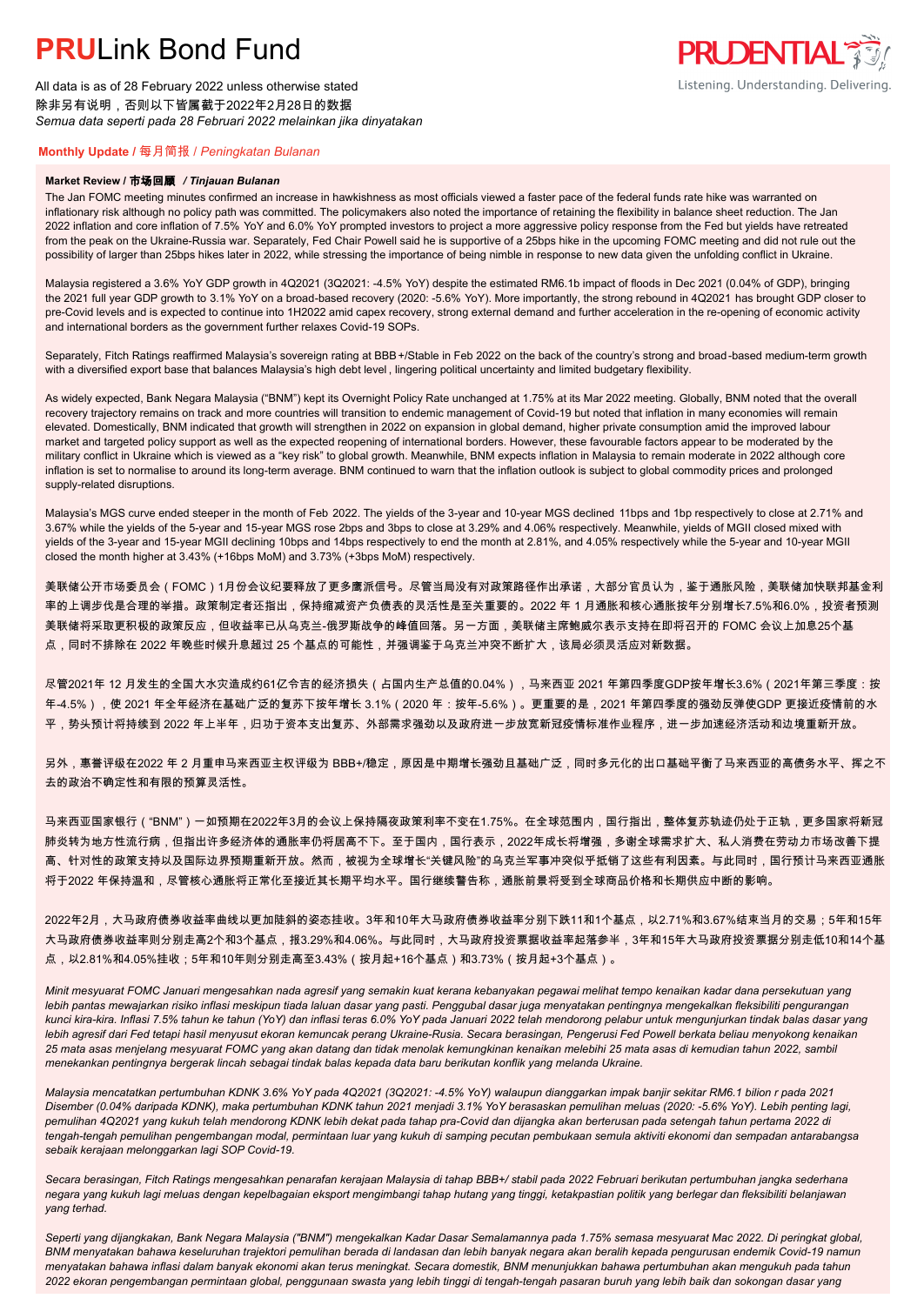

All data is as of 28 February 2022 unless otherwise stated 除非另有说明,否则以下皆属截于2022年2月28日的数据 *Semua data seperti pada 28 Februari 2022 melainkan jika dinyatakan*

*disasarkan serta jangkaan pembukaan semula sempadan antarabangsa. Namun begitu, faktor-faktor yang menggalakkan ini disederhanakan oleh konflik ketenteraan di Ukraine yang dilihat sebagai "risiko utama" kepada pertumbuhan global. Sementara itu, BNM menjangkakan inflasi di Malaysia kekal sederhana bagi tahun 2022 walaupun inflasi teras ditetapkan untuk penormalan pada sekitar purata jangka panjangnya. BNM terus memberi amaran bahawa prospek inflasi tertakluk kepada harga komoditi global dan gangguan yang berkaitan dengan bekalan yang berlarutan.*

*Keluk MGS Malaysia berakhir lebih curam pada bulan Februari 2022. Hasil MGS 3 tahun dan 10 tahun masing-masing merosot 11 mata asas dan 1 mata asas lalu ditutup pada 2.71% dan 3.67%, manakala hasil MGS 5 tahun dan 15 tahun menokok 2 mata asas dan 3 mata asas, ditutup pada 3.29% dan 4.06%. Sementara itu, hasil MGII ditutup bercampur-campur dengan hasil MGII 3 tahun dan 15 tahun masing-masing merosot 10 mata asas dan 14 mata asas lalu menamatkan bulan tinjauan pada 2.81%, dan 4.05% manakala MGII 5 tahun dan 10 tahun ditutup pada 3.43% [+16 mata asas bulan ke bulan (MoM)] dan 3.73% (+3 mata asas MoM).*

### **Market Outlook /** 市场展望 */ Gambaran Bulanan*

Malaysia's headline inflation rate decelerated to 2.3% YoY in Jan 2022 (Dec 2021: 3.2% YoY) as higher Food & Non-Alcoholic Beverages (+3.6% YoY) and Transport (+6.0% YoY) inflations were partially offset by a softer growth in Housing , Water, Electricity, Gas and Other Fuels (+0.7 % YoY) price. Having said that, core inflation rose to +1.6% YoY compared to 1.1% YoY in the previous month. Given the government's commitment to ensure price stability of basic necessities , inflation rate for 2022 is expected to remain modest, averaging 2% to 3%.

There will be three auctions in the month of Mar 2022, the re-opening of the 15 Y MGS 04/37, the re-opening of the 20-year MGII 09/41 and the re-opening of the 3 Y MGS 03/25. While there is still ample liquidity in the system, the outcome of these auctions is likely to be influenced by prevailing market sentiment. On the corporate front, we expect mixed demand for corporate bonds as investors continue to be selective in their investments.

The developments in Ukraine have shocked the financial markets globally. The various sanctions imposed, news on Russia halting fertilizer exports as well as the US and its allies discussing about a possible ban on Russian oil imports have kept commodity prices at elevated levels, giving rise to stagflation fears. The fears have been reflected in the flattening of the UST yield curve with the spread between the 2-year and 10-year UST narrowing to around 25bps compared to about 80bps in early Jan 2022. While inflationary pressures had stayed relatively muted for most Asian countries in 2021, the risk of the spike in commodity prices aggravating inflation and adversely affecting growth recovery could be substantial if the crisis is prolonged .

Malaysia's sovereign yield curve closed mixed in the month of Feb 2022. Globally, markets were driven by inflation concerns and the worsened Ukraine-Russia crisis in the month while the domestic bond market remained resilient during this period. We expect the soaring oil prices, the great uncertainty over the Ukraine-Russia crisis as well as the pace and extent of the Fed's policy normalization to be the focus of investors amid a lack of domestic catalyst in the near future . For 2022, we believe the main themes surrounding the Malaysian bond market are Malaysia's economic growth , monetary policy normalization, potential general elections and the supply-demand dynamics. On balance, we still see bonds facing some headwinds in the medium-term on the back of an expected sustainable economic recovery, still unfavourable demand-supply dynamics and some inflationary pressures, triggered by elevated global commodity prices.

马来西亚总体通货膨胀率于2022年1月按年减速到2.3%(2021年12月:按年3.2%)。食品与非酒精饮料和运输走高,按年分别起+3.6%和+6.0%;但住 房、水、电、天然气和其他燃料价格(按年+0.7%)增长放缓部分抵消了其他类别走高带来的影响。尽管如此,核心通货膨胀按年增长到+1.6%,比较之前一个月的是 按年1.1%。鉴于政府承诺确保必需品价格稳定,预计 2022 年的通货膨胀率将保持在 2% 至 3% 的适中范围。

2022年3月将有三项招标,包括15年期大马政府债券04/37、20年期大马政府投资票据09/41和3年期大马政府债券03/25的增额发行。尽管系统中仍有充裕的流动 性,这些招标的结果料将取决于当前的市场情绪。企业债券方面,我们预料市场对企业债券的需求将参差不齐,因为投资者继续在投资方面保持选择性。

乌克兰的事态发展在全球金融市场抛下了震撼弹。各种制裁的实施、俄罗斯中止化肥出口以及美国和其盟友讨论可能禁止俄罗斯石油进口等消息使大宗商品价格处于 高位,引发了市场对滞胀的担忧。这种顾虑反映在美国国债收益率曲线的趋平走势上,两年期和 10 年期美国国债收益率之间的利差收窄至 25 个基点左右,2022 年 1 月上旬的是约为 80 个基点。尽管大多数亚洲国家2021 年的通胀压力相对保持温和,如果危机持续下去,大宗商品价格飙升加剧通货膨胀并对增长复苏产生不利影响 的风险可能会很大。

2022年2月,马来西亚主权收益率曲线以起落参半的姿态挂收。在全球范围内,市场受到通胀顾虑和月内乌克兰-俄罗斯危机恶化的左右,而国内债券市场在此期间保 持坚韧。在近期国内缺乏催化剂的情况下,我们预计油价飙升、乌俄危机引发的巨大不确定性以及美联储政策正常化的步伐和程度将成为投资者关注的焦点。2022 年,我们认为围绕马来西亚债券市场的关键主题包括大马的经济增长、货币政策正常化、潜在的全国大选以及供需动态。总的来说,在预期的可持续经济复苏、依然 不利的供需动态和全球大宗商品价格上涨引发通胀压力的背景下,我们仍然认为债券将在中期内面临逆风。

*Kadar inflasi utama Malaysia berkurangan kepada 2.3% YoY pada Januari 2022 (Disember 2021: 3.2% YoY) berikutan Makanan & Minuman Bukan Alkohol (+ 3.6% YoY) yang lebih tinggi dan inflasi Pengangkutan (+ 6.0% YoY) sebahagiannya diimbangi oleh pertumbuhan harga yang lebih lembut sektor Perumahan, Air, Elektrik, Gas dan Bahan Api Lain (+0.7% YoY). Oleh yang demikian, inflasi teras meningkat kepada + 1.6% YoY berbanding 1.1% YoY pada bulan sebelumnya. Mengambil kira komitmen kerajaan untuk memastikan kestabilan harga keperluan asas, kadar inflasi bagi 2022 dijangka akan kekal sederhana, dengan purata 2% hingga 3%.*

*Terdapat tiga lelongan pada bulan Mac 2022, pembukaan semula MGS 04/37, pembukaan semula MGII 20 tahun 09/41 dan pembukaan semula MGS 03/25. Meskipun kecairan dalam sistem masih mengucur, hasil lelongan ini mungkin akan dipengaruhi oleh sentimen pasaran semasa. Meninjau sektor korporat, kami menjangkakan permintaan ke atas bon korporat akan bercampur-campur memandangkan para pelabur terus selektif dalam pelaburan mereka.*

*Perkembangan di Ukraine telah mengejutkan pasaran kewangan di seluruh dunia. Susulan pelbagai sekatan yang dikenakan, berita mengenai eksport baja Rusia yang terhenti, begitu juga AS dan sekutunya membincangkan tentang kemungkinan pengharaman import minyak Rusia telah menetapkan harga komoditi pada paras yang tinggi telah menimbulkan ketakutan stagflasi. Ketakutan dicerminkan oleh keluk hasil UST yang mendatar, dengan spread antara UST 2 tahun dan 10 tahun menyempit sekitar 25 mata asas berbanding kira-kira 80 mata asas pada awal Januari 2022. Walaupun tekanan inflasi masih lagi rendah secara relatif bagi kebanyakan negara Asia pada tahun 2021, namun risiko kenaikan harga komoditi yang memburukkan lagi inflasi dan menjejaskan pemulihan pertumbuhan boleh menjadi cukup besar jika krisis tersebut berpanjangan.*

*Keluk hasil kerajaan Malaysia ditutup bercampur-campur pada bulan Februari 2022. Di peringkat global, pasaran didorong oleh kebimbangan inflasi dan krisis Ukraine-Rusia yang semakin parah pada bulan itu sementara pasaran bon domestik kekal mapan dalam tempoh yang sama. Kami menjangkakan harga minyak akan melambung tinggi, ketakpastian yang besar seputar krisis Ukraine-Rusia serta tempo dan tahap normalisasi dasar Fed akan menjadi tumpuan pelabur di tengah-tengah kekurangan pemangkin domestik dalam masa terdekat. Bagi tahun 2022, kami percaya tema utama yang menyelubungi pasaran bon Malaysia adalah pertumbuhan ekonomi Malaysia, normalisasi dasar monetari, kemungkinan pilihan raya umum dan dinamik permintaan-penawaran. Menyorot keseimbangan, kami masih melihat bon yang mendepani tantangan dalam jangka sederhana susulan pemulihan ekonomi yang dijangkakan, dinamik permintaan-penawaran yang suram dan sebilangan tekanan inflasi yang dicetuskan oleh harga komoditi global yang meningkat.*